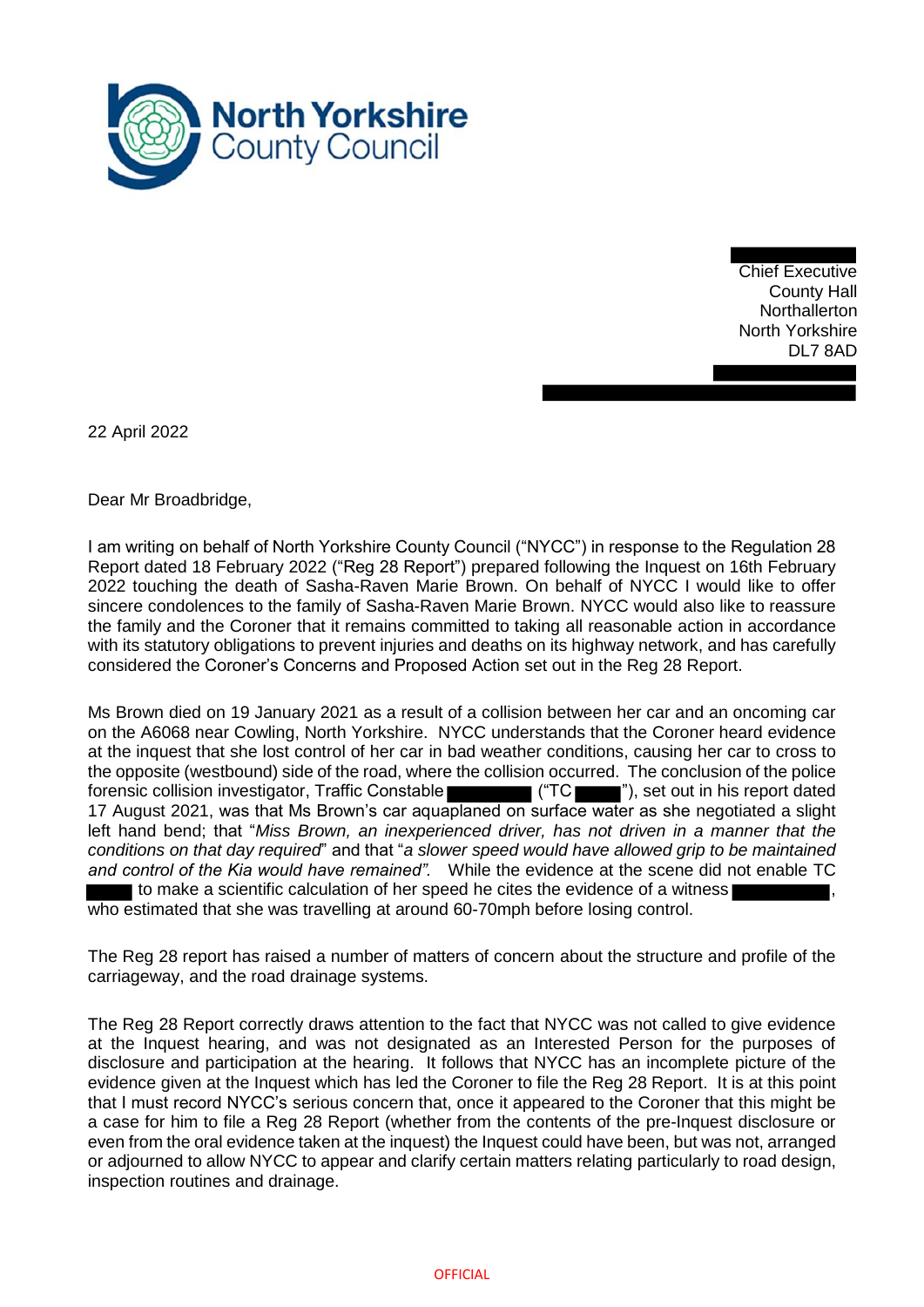Nonetheless I understand that the Coroner may have had access to some or all of a version of NYCC's Fatal Collision Inspection Report ("FCIR"), prepared following an inspection on 5 February 2021 of the scene of the accident. The first version of the FCIR was dated 27 May 2021 and was based on early and mistaken information received from North Yorkshire Police as to the location in which Ms Brown lost control of her car. Following correction of that information by the police, NYCC prepared a final version of the FCIR dated 24 November 2021. In case the Coroner has not seen that later version, or only part of it, we now attach a complete copy. NYCC believes that it clarifies and addresses many of the concerns set out in the Reg 28 Report. Nonetheless the individual Matters of Concern at Section 5 of the Reg 28 Report are set out in italics below and addressed in turn.

First, though, I refer to the general conditions in the area at the time of the accident. As set out in the report of TC (which NYCC understands was in evidence at the Inquest), a severe weather warning for this area was issued by the Met Office on the day before the accident. The warning predicted prolonged heavy rain and adverse driving conditions. I am able to add that this was Storm Christoph, which struck areas of the country including the accident location with exceptionally heavy rain between 18 and 20 January 2021. There was also snowfall in the period preceding the accident. This exceptional combination of weather conditions meant that fields adjoining the accident site and elsewhere were saturated and unable to drain naturally. At the accident location it is NYCC's understanding that it was this run-off which principally caused the levels of surface water on the road which in turn contributed to Ms Brown's losing control of her car.

Details of the weather conditions at the time can be seen from the public source Met Office data at

[https://www.metoffice.gov.uk/binaries/content/assets/metofficegovuk/pdf/weather/learn-about/uk](https://www.metoffice.gov.uk/binaries/content/assets/metofficegovuk/pdf/weather/learn-about/uk-past-events/interesting/2021/2021_01_storm_christoph.pdf)[past-events/interesting/2021/2021\\_01\\_storm\\_christoph.pdf](https://www.metoffice.gov.uk/binaries/content/assets/metofficegovuk/pdf/weather/learn-about/uk-past-events/interesting/2021/2021_01_storm_christoph.pdf)

*a) The particular stretch of the A6068 was known to local, and other motorists familiar with it, as being frequently incapable of adequately and safely clearing surface storm and rainwater off the carriageway surface, thereby to make the road as reasonably safe as possible for the passage of motor vehicles, especially those travelling down the incline (as was the deceased).* 

# **NYCC Reply**

NYCC does not know how the information underlying this element of the Report was gathered; how many people were consulted and how; and how long a stretch of road is referred to.

First, NYCC has consulted the North Yorkshire Police records for road traffic accidents resulting in injury for this section of the A6068 going back five years to 2016. This shows that there have been three accidents on this stretch, all in 2016. None occurred in wet conditions and none appears to have circumstances relevant to Ms Brown's accident.

Secondly, NYCC has no record of receiving any earlier complaint or notification from the police about flooding or excess surface water on the section of the A6068 on which Ms Brown lost control of her vehicle, or of any accident there.

Thirdly, NYCC has received no complaint or notification from any member of the public in the 5 years preceding the accident about flooding or excess surface water on this particular section of the A6068 save for two complaints on the day of the accident as set out below.

## **OFFICIAL**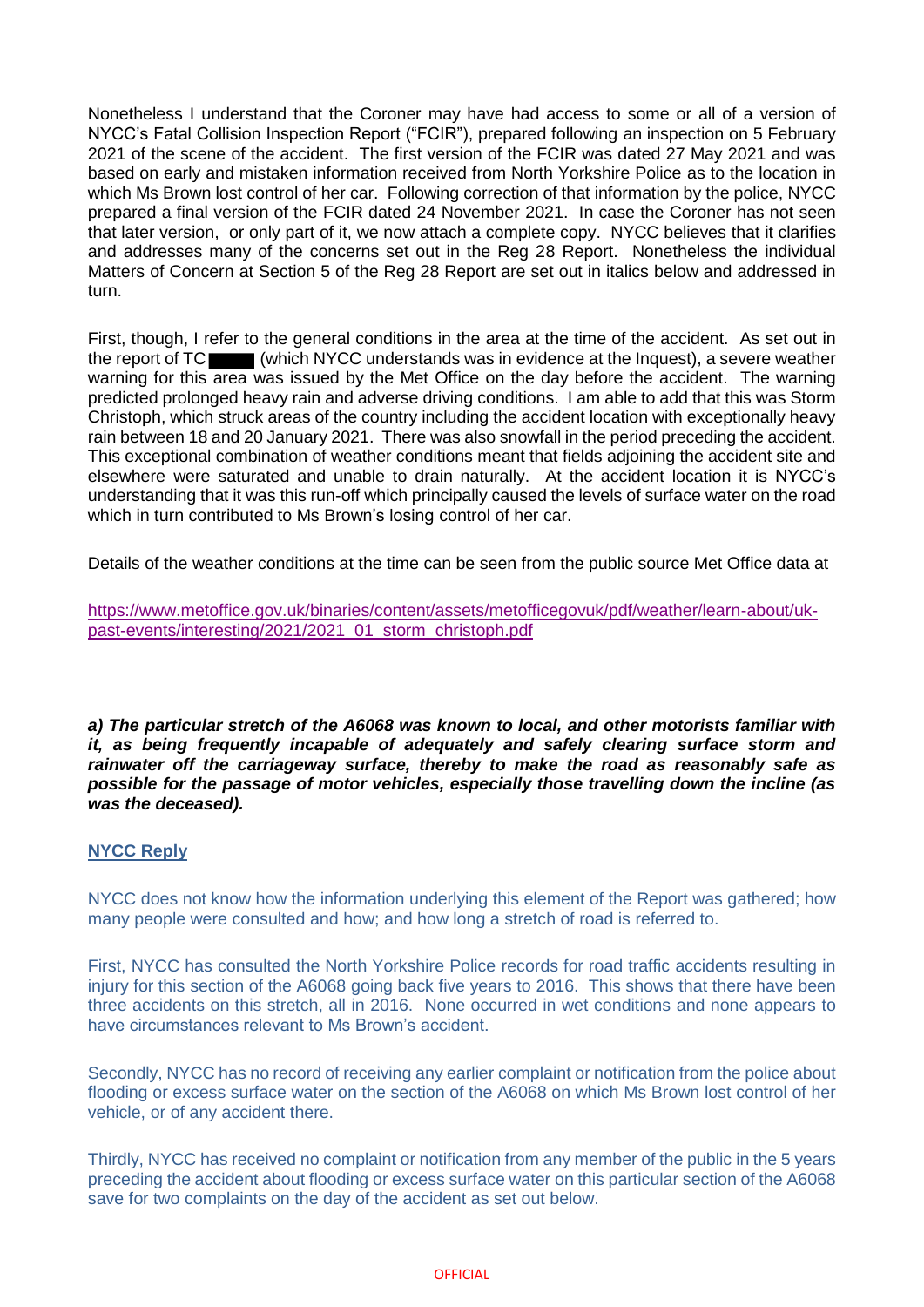Fourthly, the Annual Average Daily Traffic Flow on this section of the A6068 is estimated at between 10,000 and 11,000 cars passing per day, based on data taken from a temporary traffic census in 2009. In the five years preceding Ms Brown's accident, then, there may have been in excess of 20 million vehicle journeys along this stretch of road, but no evidence of any previous relevant accident. NYCC therefore believes that it is hard to characterise this as a "high risk" section of road, particularly when the police report has concluded that inexperience and a failure to drive in accordance with the weather conditions were factors in the accident.

Fifthly, on the day of the accident itself and in the half hour preceding it, a member of the public made two separate calls to NYCC at 12.03 and 12.07 reporting surface water on the road. The first report was recorded as "*Water running from fields onto road (not many grates to take water). Three quarters across left carriageway, couple inches deep. If possible to have warning signs. Colne Road (A6068), Glusburn (Before get into Cowling, between Raikes Hall Farm & New Hall Farm*". The second report is recorded as "*Constant water gushing out of man hole in middle of road, running down the road. Colne Road, Glusburn (Outside Dog & Gun Inn)*." A Highway Officer attended to investigate the first report. He contacted the Area 5 Highway Maintenance Manager at approximately 1pm-1:30pm to advise he was unable to access the location as the road had been closed by emergency services. That evening North Yorkshire Highways were requested to attend by emergency services to erect flood warning signage as the road was being re-opened to traffic. At 18:20 on 19 January 2021 NYCC's out of hours contractors placed flood boards (signs), sand bags and slow signs to warn road users of the conditions.

NYCC believes that several conclusions can be drawn: (a) there is an efficient system for members of the public to report these complaints; (b) the reports are properly recorded; (c) NYCC responds appropriately to these reports and (d) the fact that these reports for this section of the A6068 were received on this day but not (so far as NYCC has been able to discover) on any earlier occasion strongly supports the indication that the conditions on this day were indeed exceptional, and there had not previously been a surface water problem on this particular stretch of road sufficient to trigger a report from a member of the public.

NYCC therefore had no notice of previous problems on the particular section of the A6068 on which Ms Brown lost control of her car, relating to surface water. Notwithstanding that, NYCC has now analysed reports for the wider area and accepts that during periods of heavy rainfall surface water has tended to run off adjoining privately owned land onto the A6068 at various other locations nearby. Appropriate steps were taken by NYCC prior to 19 January 2021 to deal with this problem, including reactive gully jetting/cleansing and liaising with adjoining landowners.

Sixthly, Highway officers representing NYCC complete monthly driven safety inspections of the A6068 in accordance with its NYCC Highway Asset Management Plan and Highway Safety Inspection Manual. The purpose of a safety inspection is to identify all defects likely to create danger or serious inconvenience to road users. Additional reactive safety inspections would be completed in response to reports from North Yorkshire Police or members of the public.

Seventhly, NYCC has a reasonable policy for the separate and specific inspection of highway drainage and gully cleansing. The aim is to ensure the best performance of the drainage system as is reasonably practicable. At the time of the accident the gullies on the A6068 were routinely cleansed once a year. The last cleansing completed prior to the incident was in September 2020. Since the accident this has been reviewed and risk assessed and cleansing will take place twice a year. In addition to this and as indicated above, NYCC reacts to any reports of flooding and further reactive cleansing is undertaken as required.

Therefore, in relation to the inspection and maintenance of this section of road, and NYCC's systems of response to complaints from the police and members of the public, NYCC believes that it was and is taking reasonable action and fulfilling its statutory duty to maintain the highway.

### **OFFICIAL**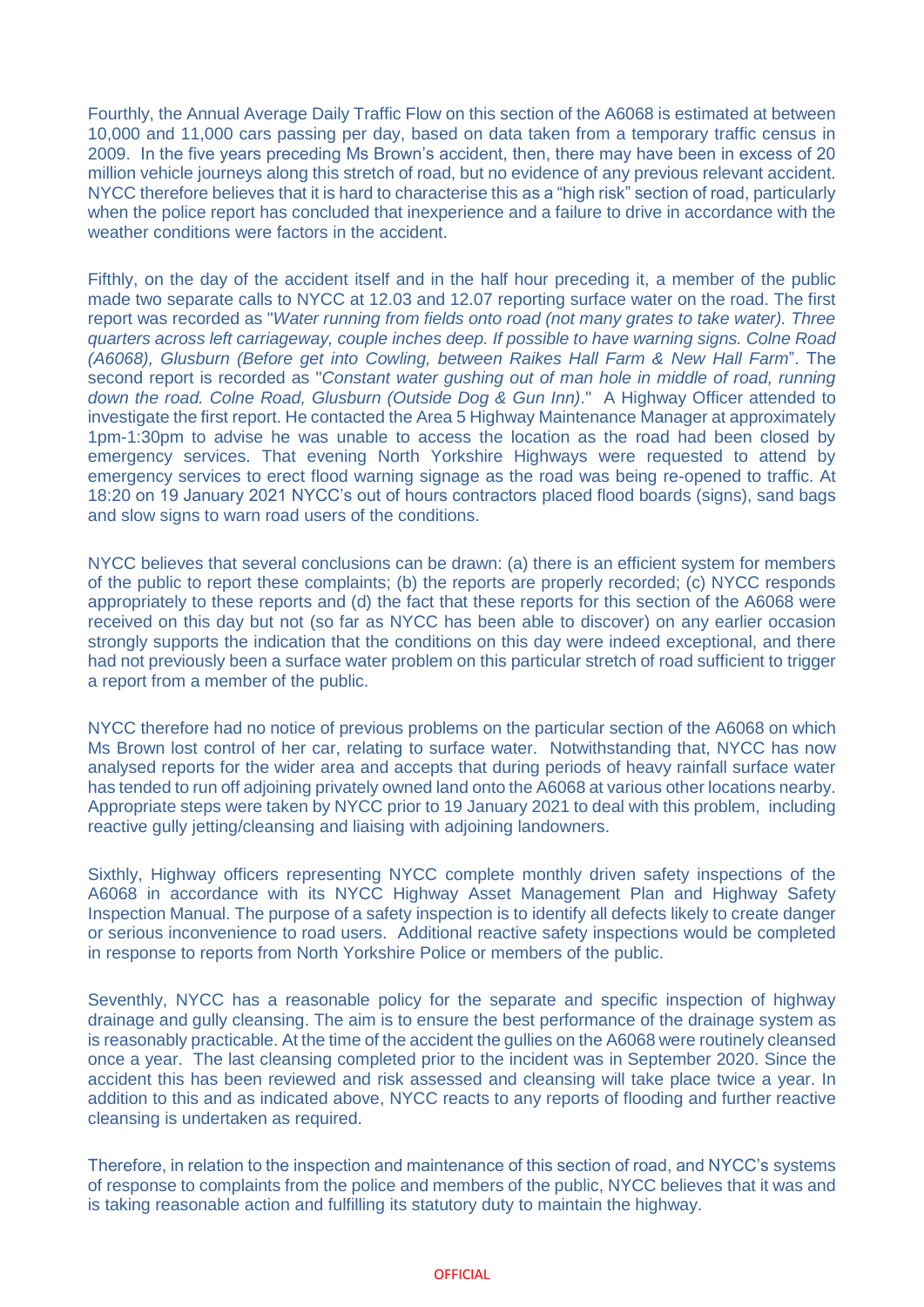*b) That water flowed and flows rapidly down the incline. It was (and is) is not adequately regulated by drains and did not (and does not) get away. Instead water which came off (and comes off) adjacent land as well as the road itself accumulated (and accumulates) in volume. The want of appropriate cambers and slopes across the carriageway allowed (and allows) and indeed encouraged (and encourages) the water flow across the whole of the carriageway, rather than be conducted along drainage channels to the sides of the carriageway.*

and

*c) The profile of the roadway meant (and means) that the water was (and is likely to be) thrown back (and forth) across the carriageway The evidence showed a heavy water flow spread right across the carriageway into the deceased's path from the deceased's offside to nearside. That had been from an accumulation of water after there was a flow nearside to offside a short distance back from the incident scene.* 

and

*d) The process of simply cleaning out drains was not (and has not been) adequate to minimise the risk to road users. The evidence pointed to the need to make significant permanent road engineering alterations to the camber, layout, profile and slopes of the road surface and drains. The evidence indicated that the high levels of traversing water were not rare occurrences, creating what was found to be a 'notoriety'. Climate change will increase the likelihood of adverse incidents such as was evidenced happening in the future, causing increased risk of death. The roadway here will remain a high risk, as it was for the deceased, for fatal accidents.*

and

*f) The Authority must consider promptly permanent road engineering solutions and implement those appropriate to make this road as safe as reasonably possible.*

# **NYCC Reply**

NYCC repeats the points made above in relation to the exceptional conditions on the day and the absence of earlier relevant accidents.

Following Ms Brown's accident, NYCC's experienced drainage engineers concluded that the drainage system is of adequate construction. It is correct that on the day of the accident one gully in the area of the police investigation was blocked (and it is not possible to determine whether this had occurred in the course of Storm Christoph, though it must have occurred at some stage after the September 2020 cleansing) but this was to the east of the accident location and was not believed to have contributed to the surface water in the area in which Ms Brown lost control.

One factor is that this section of road is at a lower level than the fields to the south of the A6068. The weather conditions on the day undoubtedly caused significant volumes of water to flow from this higher ground onto the A6068. It is correct that the camber and profile of the road could not prevent water from crossing the carriageway into gullies on Ms Brown's nearside, i.e. the north side of the road. It is not always possible to construct a carriageway so that water will always drain on the side from which the water has approached, particularly on longer rural roads in sloping topography such as this section of the A6068.